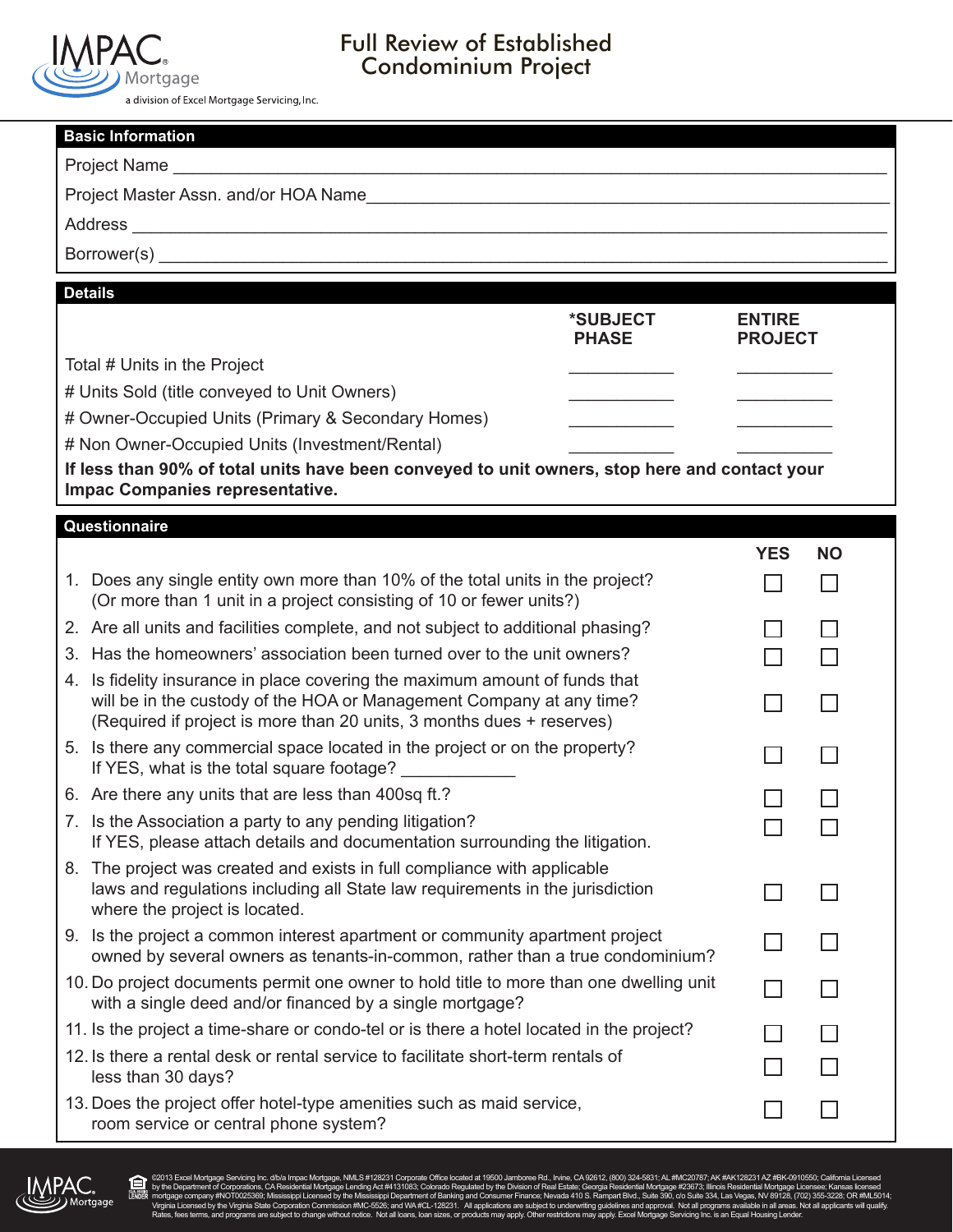

# Full Review of Established Condominium Project

**Questionnaire cont.**

|                                                                                                                                                                                                                                              |                  |                      | <b>YES</b> | <b>NO</b> |
|----------------------------------------------------------------------------------------------------------------------------------------------------------------------------------------------------------------------------------------------|------------------|----------------------|------------|-----------|
| 14. Does the Association advertise nightly or weekly rentals?                                                                                                                                                                                |                  |                      |            | $\Box$    |
| 15. Is there revenue sharing for owners who rent out their units?                                                                                                                                                                            |                  |                      | П          |           |
| 16. Do any units consist of Manufactured Homes, Houseboats, or<br>Assisted-living units?                                                                                                                                                     |                  |                      | $\Box$     |           |
| 17. Does the developer retain ownership interest in any of the facilities or<br>common areas, other than remaining unsold units?                                                                                                             |                  |                      |            | $\Box$    |
| 18. Is the project built on leased land, or are any of the recreational amenities<br>leased from others?                                                                                                                                     |                  |                      |            | П         |
| 19. Is the project a conversion of an existing building to a condominium?<br>If YES, was it a gut-rehab conversion, new HVAC, electrical, plumbing, etc.?<br>Date of Conversion: ____________ Year building was originally built: __________ |                  |                      | $\Box$     |           |
| 20. Date control of the Association was passed to the Homeowners:                                                                                                                                                                            |                  |                      |            | $\Box$    |
| 21. Is the project on one contiguous parcel (may be divided by public streets),<br>with all structures within a reasonable distance from each other?                                                                                         |                  |                      |            | П         |
| 22. Does the HOA own or operate any non-incidental businesses, such as a restaurant?                                                                                                                                                         |                  |                      | П          | П         |
| 23. Is this project part of a master/umbrella association that includes other projects?                                                                                                                                                      |                  |                      | $\Box$     | П         |
| 24. Is the project marketed as an Investment Security?                                                                                                                                                                                       |                  |                      | $\Box$     | $\Box$    |
| 25. Is there a professional management company?<br>If YES, does the contract's termination provision require a penalty payment<br>or advance notice of more than 90 days to cancel?                                                          |                  |                      |            |           |
| 26. How many of the unit owners are more than 30 days delinquent in<br>payment of their HOA?                                                                                                                                                 |                  |                      |            |           |
| Is this greater than 15% of the units?                                                                                                                                                                                                       |                  |                      |            |           |
| 27. Does the HOA have any knowledge of any adverse environmental<br>factors which affect the project as a whole or as individual units?<br>If YES, please attach an explanation.                                                             |                  |                      |            |           |
| 28. What is the current balance in the Association's reserves account? \$                                                                                                                                                                    |                  |                      |            |           |
| 29. What is the total income of the Association? \$                                                                                                                                                                                          |                  |                      |            |           |
| 30. Is this project a Planned Unit Development (PUD)?                                                                                                                                                                                        |                  |                      |            |           |
| 31. Is the project a legal non-conforming use on land (do zoning regulations<br>prohibit rebuilding to the current density in the event of destruction)?                                                                                     |                  |                      |            |           |
| 32. Is this project a cooperative?                                                                                                                                                                                                           |                  |                      |            |           |
| 33. What is the style of the project:                                                                                                                                                                                                        |                  |                      |            |           |
| Detached                                                                                                                                                                                                                                     | Row or Townhouse | Garden (1-3 stories) |            |           |
| Mid-Rise (4-7 stories)                                                                                                                                                                                                                       | High-Rise $(8+)$ | Other                |            |           |
|                                                                                                                                                                                                                                              |                  |                      |            |           |



**A** 

@2013 Excel Mortgage Servicing Inc. divia Impac Mortgage, NMLS #128231 Conporate Office located at 19500 Jambone Rd., Invine, CA 92612, (800) 324-5831; AK #AK1282316, WHAT282317, MHz Department of Corporations, CARIFORD, C